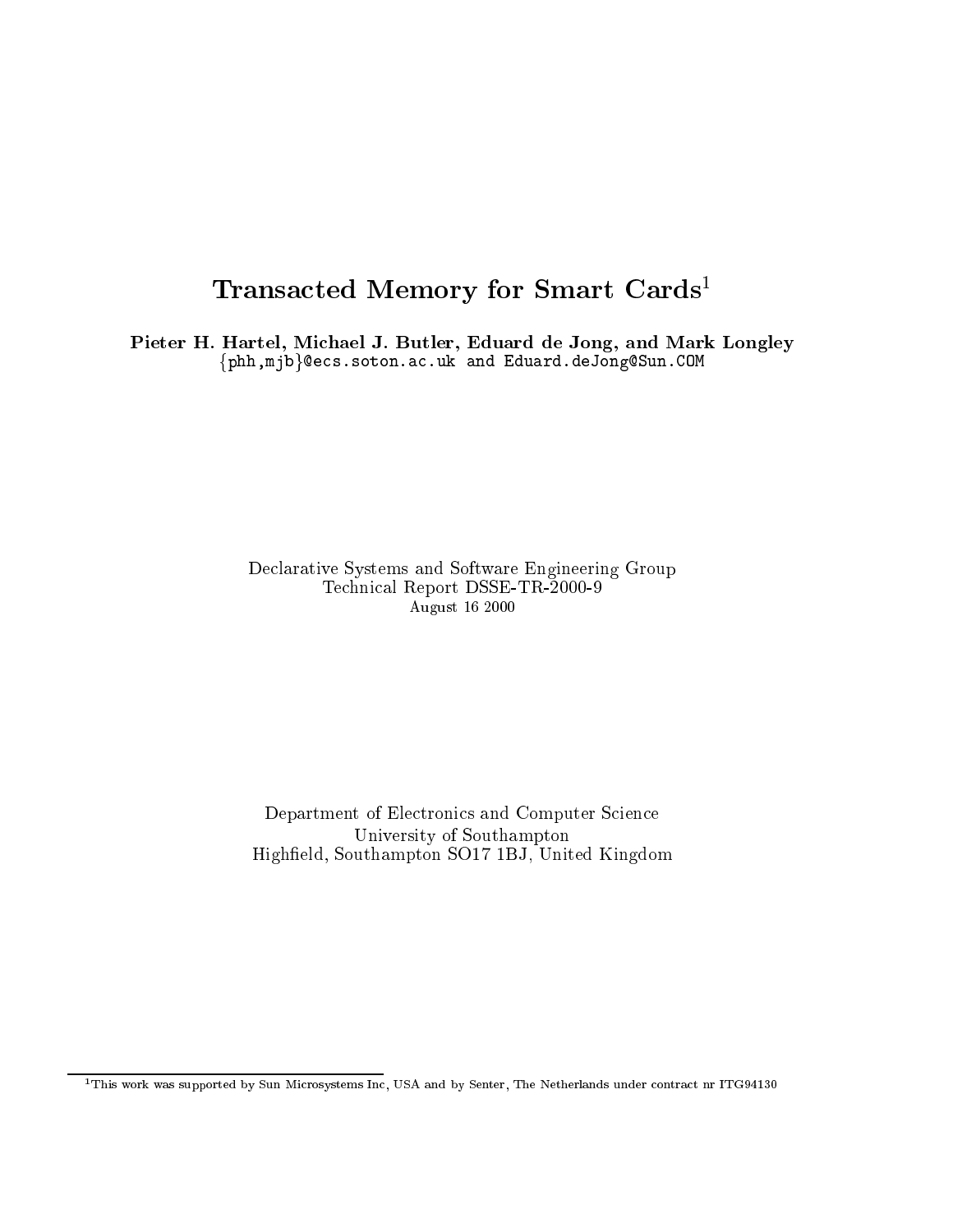# Transacted Memory for Smart Cards<sup>†</sup>

Pieter H. Hartel<sup>†</sup> r – Michael J. Butlerr – Eduard de Jongs and Mark Longley<sup> $\ddagger$ </sup>

August 17, 2000

### **Abstract**

A transa
ted memory that is implemented using EEP-ROM technology offers persistence, undoability and auditing. The transacted memory system is formally specified in  $Z$ , and refined in two steps to a prototype  $C$  implementation / SPIN model. Conclusions are offered both on the transa
ted memory system itself and on the development pro
ess involving multiple notations and tools.

## 1 Introduction

The purpose of transaction processing  $[1]$  is to provide atomi updates of arbitrarily sized information. Smart cards need such a facility as any transaction can easily be aborted by pulling the smart card out of the Card Aceptan
e Devi
e (CAD). Smart ards provide limited resources. High-end smart cards today offer 64KB of ROM, 64KB of EEPROM and 2KB of RAM. These limitations make techniques developed for mainstream transaction pro
essing systems inappropriate for smart ards.

 $C$ urrent smart card solutions, including Java  $C$ ard implementations [13] typically maintain a log of old values, while an updated value is being constructed  $[4]$ . The log is leared on
e the transa
tion is ommitted. If required, the logs can be used to provide the audit trail for security.

Current smart ard implementations, by their very nature, view the memory as a resour
e, used to support a transa
tion pro
essing API. We present a novel (patented) view [3], which embeds the transaction capabilities into the memory system itself. Transa
ted memory allows an arbitrary sequen
e of items to be written as a single transa
tion to the memory. The spa
e required for su
h a sequen
e may even ex
eed the size of the RAM. An audit trail is automati
ally provided. The disadvantage of our system is an increased EEPROM requirement to twice the size of the data. The permanent RAM requirements are NIL, transient RAM requirements are of the order of a few bytes.

Transacted memory does not impose structural constraints on the information stored, nor does it provide marshaling and unmarshalling capabilities. These are intended to be implemented, for instan
e by an API on top of the transa
ted memory.

The current work is part of a series of formally specified components  $[7, 6]$  of smart card systems. We hope that we will eventually be able to design, specify and implement a omplete smart ard operating system kernel that an be sub je
ted to Common Criteria at evaluation level  $EAL7$  [12].

Transa
ted memory is not to be onfused with transa
 tional memory [8], which is a technique for supporting lock free data structures on multi processor architectures. The implementation of transa
tional memory is an extension of the cache coherence protocol of such machines [8]. We consider a different problem domain with severe resource constraints.

We present a high level specification of the system (using  $Z$ ) and discuss two refinements (in  $Z$ ) of the system, ultimately leading to exe
utable ode (using C). A number of properties of the high level specifications have been proved (by hand), and the prototype implementation has been subjected to assertion checking (using SPIN).

The ontributions of the paper are:

- A presentation of the novel smart ard transa
ted memory manager.
- A dis
ussion of the lessons learned by systemati
ally translating a Z specification with proofs into C code with assertion checking. This complements the results reported in our earlier paper [5].

### 1.1 The process

Figure 1 describes the specifications and the prototype implementation of the memory management system. Z was chosen as the specification language because at the time the project was started, (Summer of 1996) this appeared to be the specification language most acceptable by industry.

<sup>&</sup>lt;sup>†</sup>This work was supported by Sun Microsystems Inc, USA and by Senter, The Netherlands under ontra
t nr ITG94130

<sup>&</sup>lt;sup>‡</sup>Dept. of Electronics and Computer Science, Univ. of Southampton, UK, Email: {phh, mjb}@ecs.soton.ac.uk

<sup>x</sup> Sun Mi
rosystems, In
. Palo Alto, CA 94043 USA, Email: Eduard deJong@Sun COM uard.deJongSun.COM

<sup>1</sup> Java and all Java-based trademarks and logos are trademarks or registered trademarks of Sun Mi
rosystems, In
. in the U.S. or other ountries, and are used under li
ense.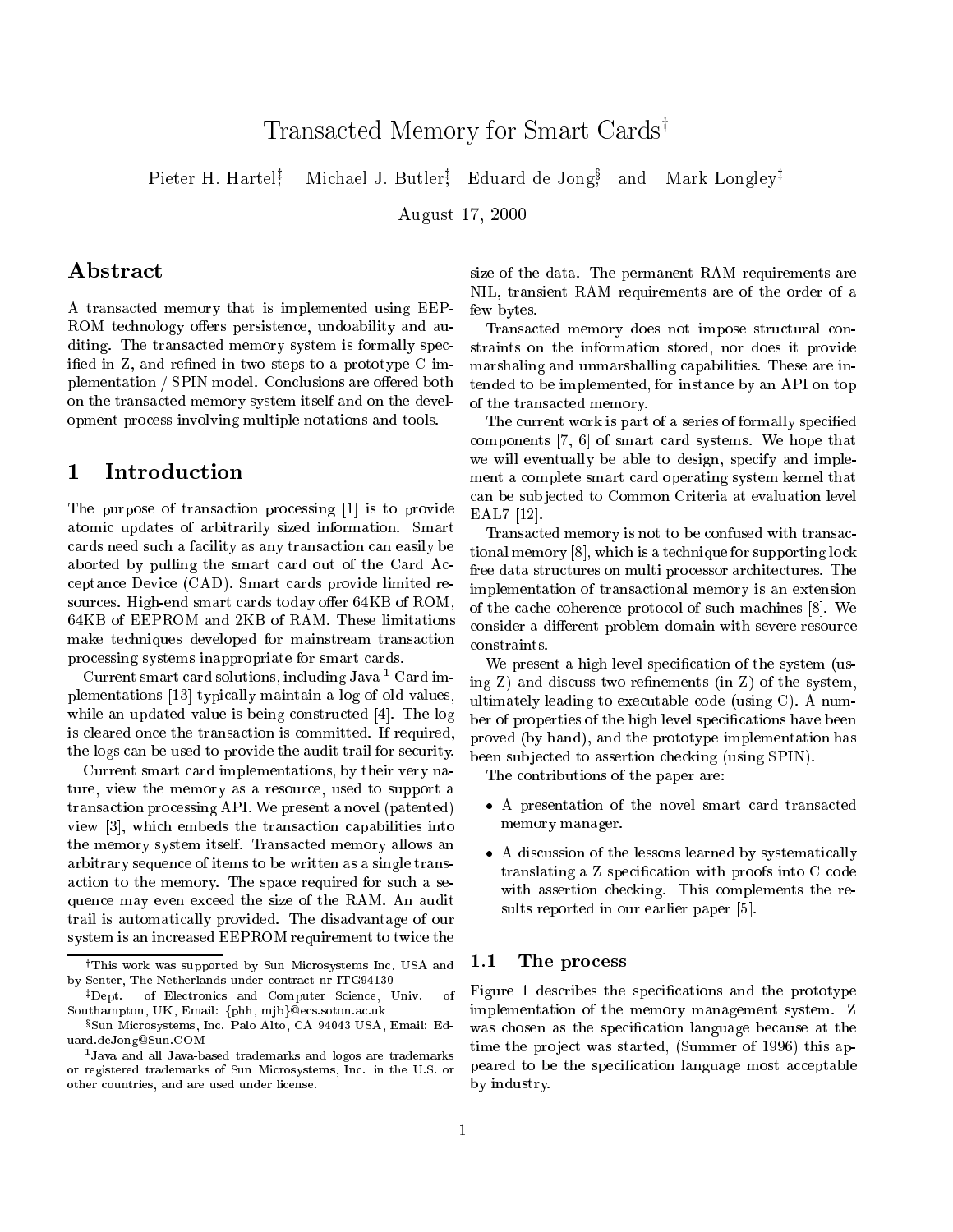

Figure 1: The pro
ess

The abstract specification was produced after initial discussions between the inventor of transacted memory (Eduard de Jong) and the specification team (the other authors). After further rounds of onsultation the abstract specification was revised, and a first refinement was produced to reflect the reality of the EEPROM technology as do
umented in Se
tion 3.

In 1997 a second data refinement was produced to reflect the possibilities of errors arising by interrupting EEPROM write operations. In 2000, the final specification labelled "prototype" was produced manually by interpreting the second refinement as literally as possible. The prototype is at the same time an executable specification (be
ause it is a SPIN model) and a C program. Some macros are used to transfer from a common notation to either SPIN or C.

The prototype is a proper implementation, it is as memory efficient as possible. It is not as time efficient as possible, be
ause often-used information is re
omputed instead of a
hed. However the prototype is a useful yardsti
k to measure progress of further implementations by, whi
h would explore space / time tradeoffs. The prototype also allows for a onsiderable degree of parallelism to be exploited in a hardware implementation of the memory system.

#### 1.2The Idea

Transa
ted memory is designed around two notions: a tag and an information sequen
e. A tag is merely a unique address, e.g. identifier of a particular information sequence. An information sequen
e is the unit of data stored and retrieved. An information sequen
e would be used to store a collection of objects that are logically part of a transaction.

There may be several generations of the information asso
iated with a tag. Operations are provided to write a new generation, and to read the current or older generations. All generations asso
iated with a tag have the same size, although this could be generalised.

The transaction processing capability of the memory is supported by a ommit operation, whi
h makes the most recently written information the current generation. The oldest generation is automati
ally purged should the number of generations for a tag ex
eed a preset maximum.

Transa
ted memory thus provides undoability (by being able to revert to a previous generation) and persisten
e (by using EEPROM te
hnology). These are pre
isely the ingredients necessary to support transactions  $[11]$ .

To provide this fun
tionality, transa
ted memory maintains a ertain amount of book-keeping information. In its most abstract form, the book-keeping information records three items:

- The size of the information sequen
e that may be asso
iated with the tag.
- The dierent generations of informations of informations of informations of informations of information associated with each tag. It is possible that there is no information asso
iated with a tag.
- which the contract are a strong and the contract of the contract of the contract of the contract of the contract of the contract of the contract of the contract of the contract of the contract of the contract of the contra

Having sket
hed the ideas, we will now make this pre
ise by presenting an abstract Z specification.

### 2 Abstract Specification

The abstract specification assumes the existence of tags used to address the memory, and the existen
e of information to be stored in the memory. No further assumptions are made about either.

 $[Tag, Info]$ 

The existence of a finite set of available tags is assumed  $(tags)$ , as well as limits on the size of the memory  $(msize)$ and the maximum number of generations that may be asso
iated with any tag (maxgen):

```
tags : \mathbb{F} Taq
msize:\mathbb{N}_1maxqen : \mathbb{N}_1
```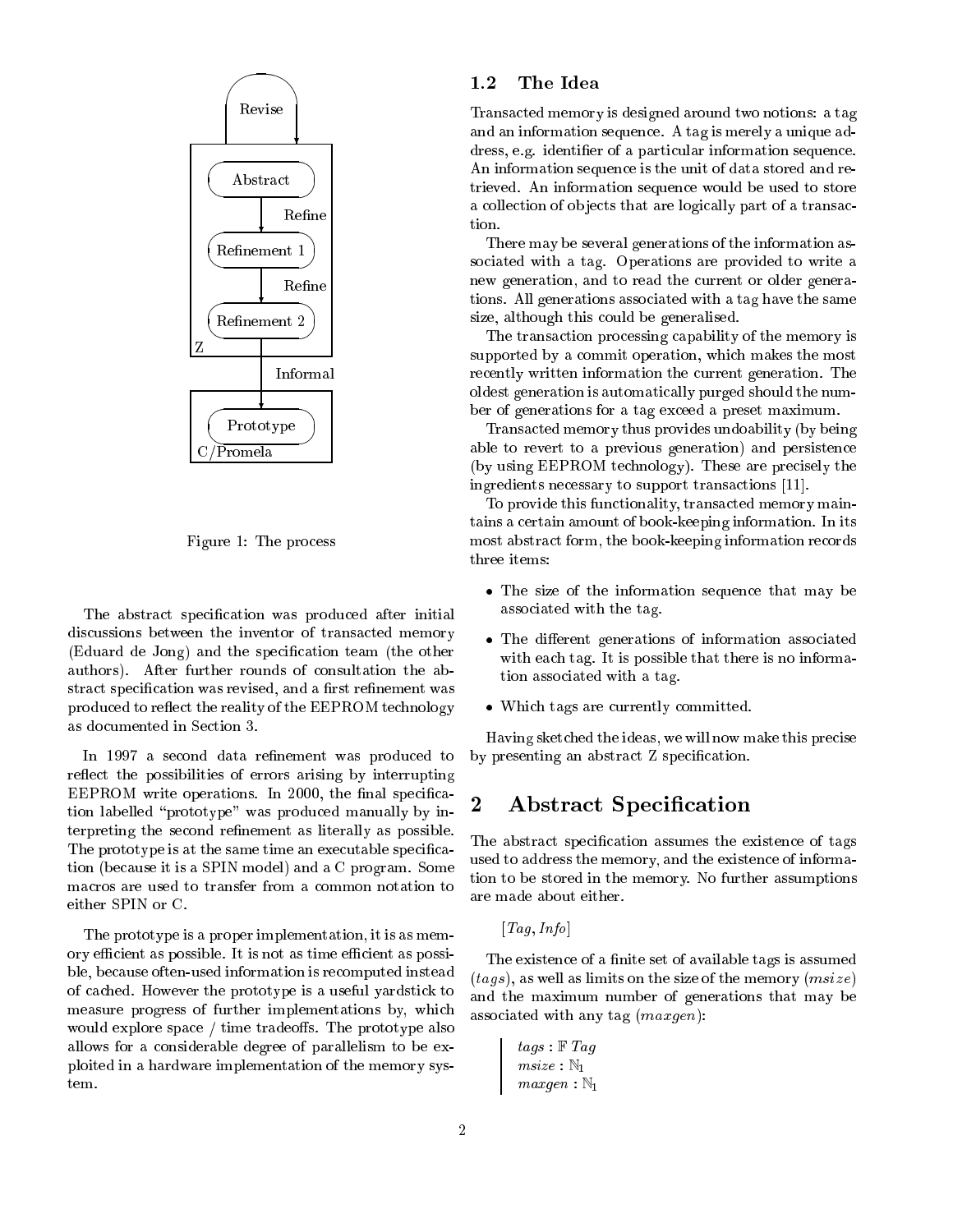Two partial functions assoc and size and a set committed specify the memory system. The derived value *usage* is included to aid the presentation:

| $AMemSus$ $\_$                                                                    |
|-----------------------------------------------------------------------------------|
| $assoc: tags \rightarrow seq(seq$                                                 |
| $size: tags \rightarrow \mathbb{N}_1$                                             |
| ${\it committed}: \mathbb{P}{\it tags}$                                           |
| $usage: \mathbb{N}$                                                               |
| $dom\;assoc = dom\;size$                                                          |
| ${\it committed} \subset \text{dom} \; \text{assoc}$                              |
| $\forall t : tags \mid t \in committed \bullet assoc \mid t \neq \langle \rangle$ |
| $\forall t : tags \mid t \in \text{dom } assoc \bullet$                           |
| $#(assoc t) < margin \wedge$                                                      |
| $(\forall i : \mathbb{N}_1 \mid 1 \leq i \leq \#(assoc t) \bullet$                |
| $#(assoc t i) = size t)$                                                          |
| $usage = \Sigma(t : tags \mid t \in \text{dom }assoc \bullet$                     |
| $#(assoc t) * size t)$                                                            |
| $usaae \leq msize$                                                                |

The assoc function associates a tag with a sequence of sequences of information, the most recent generation is at the head of the sequence. The  $size$  function gives the length of the information sequences associated with a tag. The committed set records those tags whose most recent generation of information has been committed. The two functions must have the same domain, the committed set must be a subset of this domain and all the information sequences associated with a tag must be of the length given by the size function. The total amount of information associated with all the tags should not exceed the size of the memory system. The non-standard Z construct  $\Sigma$  sums all values of the expression  $#(assoc t) * size t$ .

The initial state of the memory system is described as follows:

| <i>AlnitialMemSys</i><br>AMemSys |  |
|----------------------------------|--|
| dom <i>assoc</i> = $\varnothing$ |  |

The  $ANewTag$  operation returns an unused tag. The size of the information sequences to be written to the tag is specified as an argument  $n$ ? to this operation.

| A New Taq                                            |  |
|------------------------------------------------------|--|
| $\Delta$ AMemSys                                     |  |
| $n? : \mathbb{N}_1$                                  |  |
| $t!$ : tags                                          |  |
| $t! \not\in$ dom assoc                               |  |
| $assoc' = assoc \cup \{t! \mapsto \langle \rangle\}$ |  |
| $size' = size \cup \{t! \mapsto n? \}$               |  |

The operation returns an unused tag (one that has no associated sequence of information sequences), marks the most recent generation as empty, and records the expected length of the information sequences.

The AReadGeneration operation reads the information sequence of a given generation  $g$ ? associated with a tag. The tag  $t$ ? must have an associated information sequence of the given generation, numbered relative to the current generation.

| A Read Generation               |
|---------------------------------|
| $\Xi AMemSys$                   |
| $t$ ? : tags                    |
| $q$ ?: N                        |
| info! : seqInfo                 |
| $t? \in$ dom assoc              |
| assoc $t? \neq \langle \rangle$ |
| $g$ ? < (#(assoc t?) - 1)       |
| $info! = assoc \ t? \ (g? + 1)$ |

The schema CurrentGeneration constrains a generation argument to the current generation:

| $\_\_Current Generation\_\_$<br>$q$ ?: N |  |
|------------------------------------------|--|
| $q? = 0$                                 |  |

The ARead operation reads the current generation of information associated with a tag. It is specified using schema conjunction and hiding.

 $A Read \cong (A Read Generation \wedge$  $Current Generation) \ (q?)$ 

The *ARelease* operation releases all the information associated with a tag. The operation does this by removing the tag from the domains of the functions assoc and size, and from the *committed* set.

| A Release                             |  |
|---------------------------------------|--|
| $\triangle AMemsys$                   |  |
| $t$ ? : tags                          |  |
| $t? \in$ dom assoc                    |  |
| $assoc' = \{t?\} \triangleleft assoc$ |  |
| $size' = \{t?\} \triangleleft size$   |  |
| committed' = committed \{t?}          |  |

The operation *ACommit* commits the current generation of information associated with a tag. The tag must have an associated information sequence, which is flagged as committed.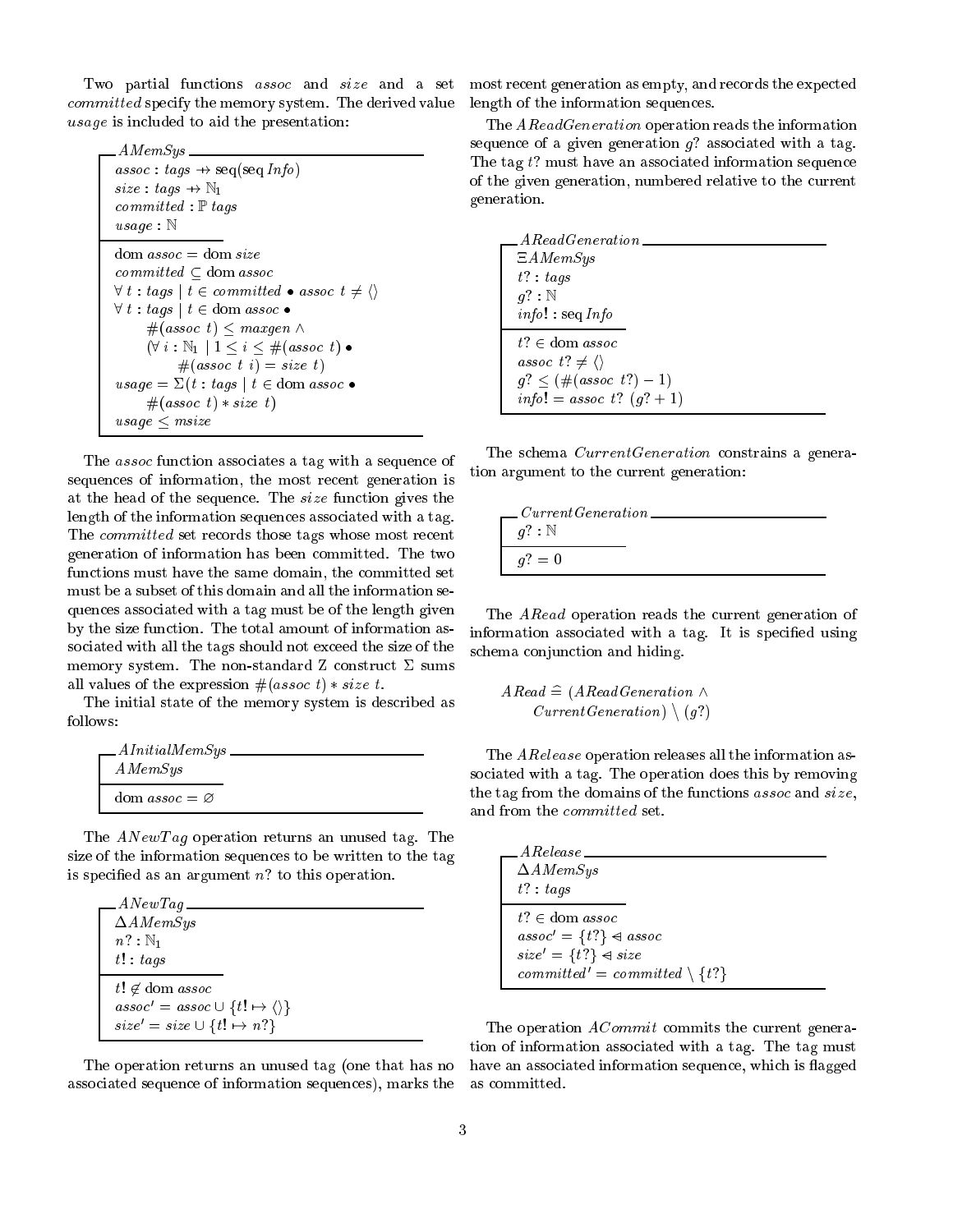| A Commit                             |  |
|--------------------------------------|--|
| $\Delta$ AMemSys                     |  |
| $t$ ? : tags                         |  |
| $t? \in$ dom assoc                   |  |
| assoc $t? \neq \langle \rangle$      |  |
| $committed' = committed \cup \{t?\}$ |  |

The operation  $AWrite$  writes a sequence of information to a tag. This operation has a number of different cases depending on the state of the sequence of generations associated with the tag and whether the current generation has been committed.

The first write to a tag by AW rite First, after  $ANewTag$ , must make sure there is enough room to write the new information. The association for the tag with a singleton sequence containing the new information sequence is replaced.

AWriteFirst  $\Delta AMemsys$  $t$ ? : tags  $info?$  :  $seq\,Info$  $t? \in \text{dom } assoc$  $\#info$ ? = size t? assoc  $t? = \langle \rangle$  $(usage + \#info?) \leq msize$  $assoc' = assoc \oplus \{t? \mapsto \{1 \mapsto info?\}\}\$ 

Writing to a tag whose current generation is not committed, by AW riteUncommitted, does not need any extra room.

| AWriteUncommitted                                                           |
|-----------------------------------------------------------------------------|
| $\Delta AMems$                                                              |
| $t$ ? : tags                                                                |
| $info$ : seq Info                                                           |
| $t? \in$ dom assoc                                                          |
| $\#info$ ? = size t?                                                        |
| assoc $t? \neq \langle \rangle$                                             |
| $t? \notin committed$                                                       |
| $assoc = assoc \oplus \{t? \mapsto (assoc t? \oplus \{1 \mapsto info?\})\}$ |
|                                                                             |

Writing to a tag whose current generation has been committed by  $AW\,riteCommitted\, requires\, extra\, room\, for$ the new information. In this case the new association is obtained by concatenating the new sequence in front of the existing one and then cropping the sequences of sequences by the maximum allowed generation.

| $\mathit{AWriteCommitted}$                                                 |
|----------------------------------------------------------------------------|
| $\triangle AMemSys$                                                        |
| $t$ ? : tags                                                               |
| info? : seqInfo                                                            |
| $t? \in$ dom assoc                                                         |
| $\#info$ ? = size t?                                                       |
| assoc $t? \neq \langle \rangle$                                            |
| $t? \in committed$                                                         |
| $(usage + #info?) $                                                        |
| $assoc' = assoc \oplus \{t? \mapsto$                                       |
| $((1 \dots maxgen) \triangleleft (\{1 \mapsto info?\} \cap (assoc \ t?)))$ |
| committed' = committed \{t?}                                               |

Using schema disjunction the  $AWrite$  operation is specified as follows:

$$
AWrite \cong AWriteFirst \vee
$$
  
AWriteUncommitted \vee AWriteCommitted

This completes the presentation of the abstract specification of the transacted memory. In the following sections we will present the principles and the data structures of two refinements. The full specifications may be found in our technical report [2].

#### 3 Refinement 1

EEPROM technology normally supports byte reads but only block writes. The block size is typically of the order of 8...32 bytes. EEPROM technology allows a full block to be written efficiently, and we assume that a block is written atomically. It may be necessary to use a low level block write operation to achieve this. EEPROM lifetime is limited, so repeated writes to the same block must be avoided.

#### $3.1$ Data structures

To acknowledge these technological constraints, the first refinement introduces atomic operations over "pages" in terms of which all operations must be described. The two mappings assoc and size, and the set committed of the abstract specification are refined by four more concrete data structures. Before describing these, we introduce the definitions needed by the refinement. The first definition introduces a boolean flag.

 $\mathbb{B} ::= False \mid True$ 

The EEPROM is treated as a sequence of pages, where each page contains a small amount of book-keeping information and a payload consisting of a single item of information from one of the original information sequences. The page size would typically be the block size of the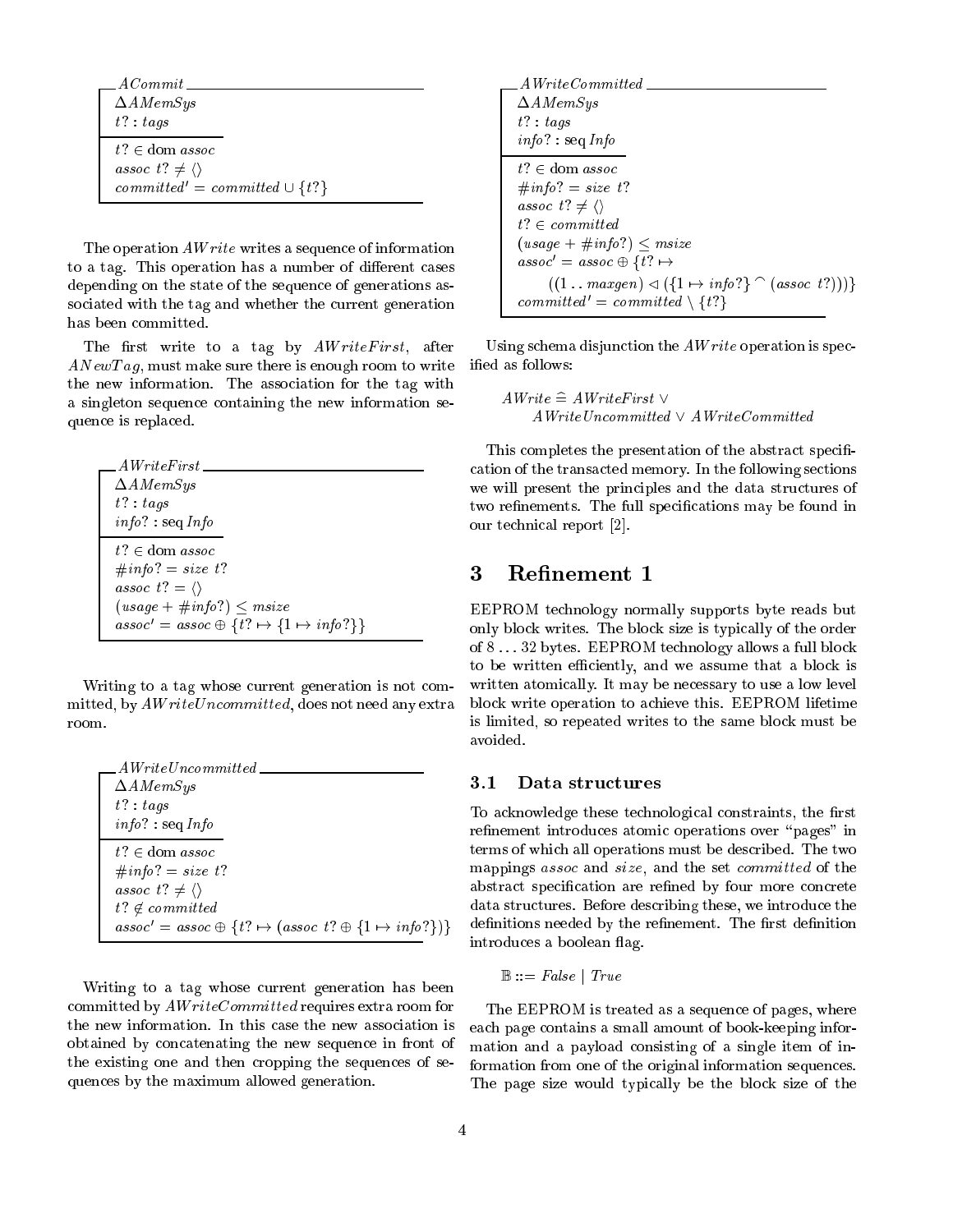EEPROM technology. The type Loc below represents the locations of the pages in the memory. The type Page represents the actual data stored in each page, together with the book-keeping:

$$
Loc == 0. . (msize - 1)
$$
  

$$
Page == Info \times \mathbb{B} \times tags \times \mathbb{N} \times \mathbb{N}
$$

The type  $Page$  contains five components:

- 1. Info represents one item from an information sequence, the actual payload.
- 2. The boolean flag states whether the page is actually in use.
- 3. tags represents the tag with which the current information sequen
e is asso
iated.
- 4. The fourth omponent gives the generation index of the current information sequence.
- 5. The fth omponent gives the page number of the item within the information sequen
e.

The refinement needs a small table, which records the essential data for each tag as type  $TagData$ .

TagData == <sup>B</sup> - N1 - <sup>B</sup> - <sup>N</sup> - <sup>N</sup>

The type  $TagData$  contains five components:

- 1. The first boolean flag states whether the tag is actually in use.
- 2. The se
ond omponent states the size of the information sequen
e asso
iated with this tag.
- 3. The third omponent states whether the urrent generation asso
iated with the tag has been ommitted.
- 4. The fourth omponent gives the number of generations asso
iated with the tag.
- 5. The fth omponent gives the generation index of the urrent information sequen
e.

Having introdu
ed the relevant types we are now in a position to show the four data stru
tures that represent the state of the transa
ted memory.

> MemSys  $data : tags \rightarrow TagData$  $mem : Loc \rightarrow Page$  $freatestags : \mathbb{P}$  tags  $freelocs : \mathbb{P} Loc$ : : :

The two sets *freetags* and *freelocs* are introduced for convenience. We refer to a technical report  $[2]$  for a description of the remainder of the refinement, and for a discussion of the abstraction invariant linking the state variables of the first refinement with the state variables of the abstract specification. The present refinement has not been verified, but we have verified an earlier refinement for a system without generations.

### 4 Renement 2

The second data refinement describes the error states that may arise when a sequen
e of atomi page writes is interrupted. This may happen at any point, leaving the memory in error states not found during normal operation. These error states are therefore not present in the abstract specification or in the first refinement.

There are two different ways to handle erroneous states. The first approach is to modify the higher level specifications to allow for such erroneous states. The second refinement could then simply allow such states but avoid dis
ussing how they might be handled. The problem with this approach is that while error states can be detected, by the absen
e or dupli
ation of pages, there is no way to re
ognise the ause of the error and therefore no way to perform error re
overy. To solve this problem the memory manager would have to re
ord some indi
ation of its urrent state in the memory in su
h a way as to allow for subsequent error recovery. The recording of such a state in a form that relates to the memory operations as seen by an appli
ation require repeated writes of the state information to some page in memory. This has to be avoided, so as not to wear out the EEPROM.

The second way to cope with erroneous states would allow all the error detection and recovery to be contained within the second refinement and hidden at some level within the final implementation of the system. This has been adopted and is des
ribed below.

#### Realisti Constraints  $4.1$  $-1$

There are a number of new onstraints that were used as goals when preparing the second refinement. The first onstraint was a
tually the motivation for the development of the tagged memory management system. However, the abstract specification and the first refinement did not take this into account and in that sense it is new in this specification:

- a given page should be written as few times as possible. This means that a page should only be written to when there is no choice:
	- { When writing new pages of information.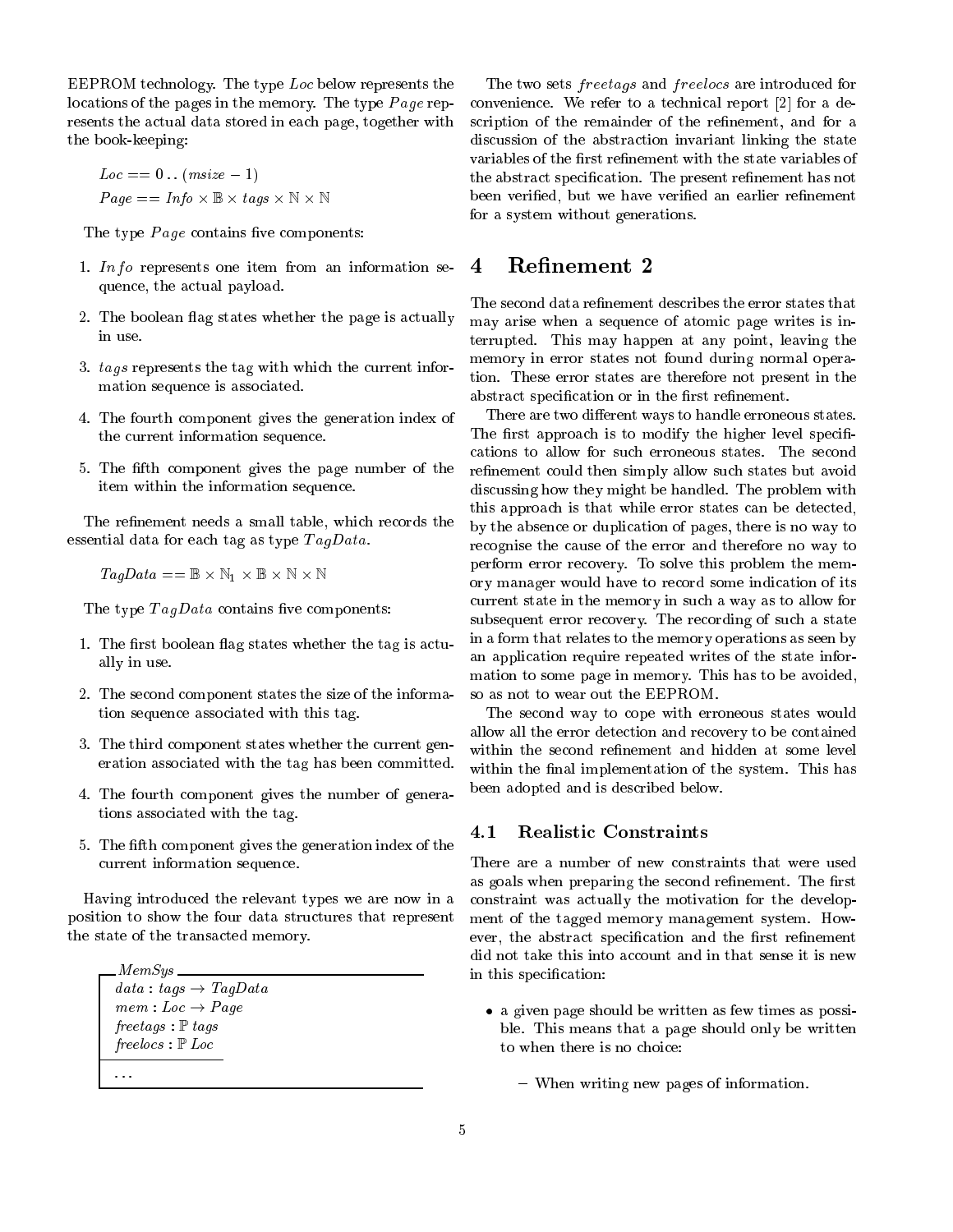- { When superseding pages of information.
- When removing an association between a page and a tag.

All the information required to tra
k the state of the memory manager should be stored using only these write operations. The second refinement satisfies all these onstraints while imposing only a slight memory ost on the memory manager.

- Memory is limited so the memory management system should use as little as possible itself.
- The only write operation that may be performed on the memory is the atomic writing of a page.
- Any sequen
e of atomi write operations an be interrupted at any point. It should be possible to dete
t the resulting erroneous state and then to tidy up the memory.
- Lost memory should be re
overable when an atomi operation sequen
e is interrupted.
- All the onstraints employed in the previous spe
i ations should be retained, su
h as the main orre
tness requirement that the information read from a tag is equal to that previously written to that tag.

#### 4.2Causes of error states

There are four contexts in which a sequence of atomic operations an be interrupted to give rise to a distin
t error state:

- $\mathcal{M}$  with writing a new ground of information not all  $\mathcal{M}$ the required pages may be successfully written.
- writing a new version of the version growing may fail to write all the pages of the new version or to supersede all the pages of the old version.
- where  $\mathbf{r}$  releases of an old generation in order  $\mathbf{r}$ der to provide spa
e for a new generation some of the pages of the old generation may not be released.
- when a time the pages for a tag for the Release operation, some of the pages may not be released.

It is not possible to record a separate flag to track the urrent state of the memory manager as we would have to pick a page to keep it in which would then suffer from repeated writes as the state hanged. Instead the presen
e of page zero has been hosen to indi
ate the presen
e of all the other pages of a generation. In addition, the information otherwise stored in a page is elaborated by a further pie
e of data:

 A y
li
, three state ag that makes it possible to determine the relative age of two versions of the same generation.

Here is the Z specification of the flag:

 $Version :: = VA | VB | VC$ 

Ea
h page in a given version will have the same value in this ag, the pages of a new version will all take the successor state to that of the current version.

#### 4.3Error Recovery

As checking for and remedying error states before each operation would be expensive, it was decided to wait until there is no choice but to reclaim the memory lost due to disrupted operations. Thus the presen
e of an error state in the memory manager will be noted by a Write operation failing to find sufficient free pages. An operation to tidy up the memory is invoked, whi
h releases the lost pages for reuse. By performing some inexpensive lo al housekeeping in the operations, the omplexity of the error states that an arise from repeated disruptions is restricted. This greatly simplifies the error recovery task. Below we list the different forms of error recovery, how they are tidied up, the error states that invoke them and the housekeeping required of the operations:

- 1. If there are pages marked as in use by a tag but the tag data does not mark it as in use they can all be marked as not in use. This will only occur due to a disruption while releasing all the information asso
iated with a tag. The New operation is required to tidy up any pages marked as in use by the new tag.
- 2. If there are pages for a given generation and version with no page zero they can all be marked as not in use. This will occur due to disruptions after writing new generations and versions and while superseding old versions and releasing old generations. The Commit and Write operations are required to tidy up in omplete versions and generations for the given tag.
- 3. If there are two omplete sets of pages for a tag with the same generation the pages of the older version can be marked as not in use. This will only occur due to a disruption while writing a new version of the urrent generation. The Commit and Write operations are required to tidy up out-of-date versions for the given tag. Given this housekeeping we can ensure that only the current generation can ever have multiple versions.
- 4. If there are more generations asso
iated with a tag than the maximum allowed then the pages of the oldest generation an be marked as not in use. This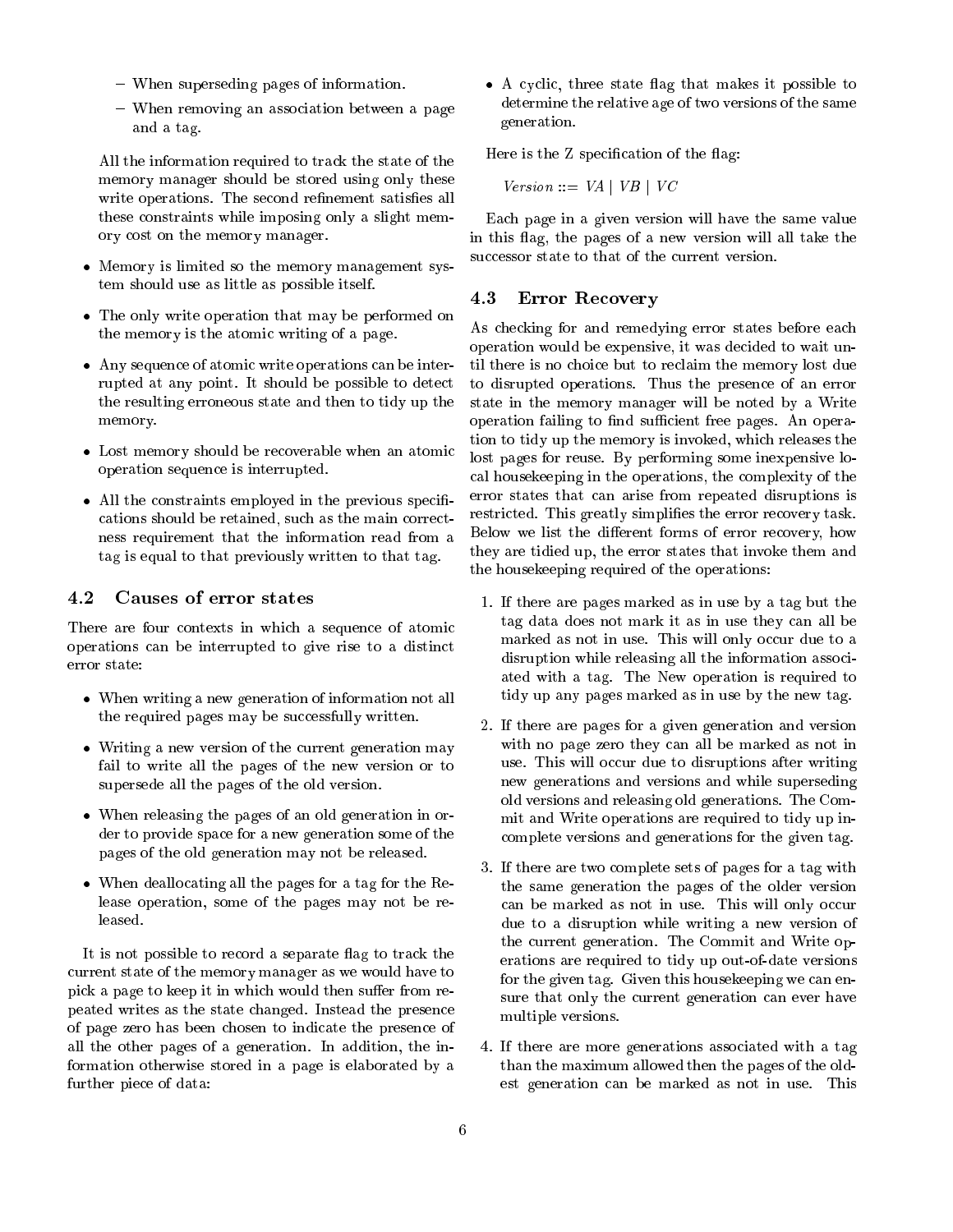will only occur due to a disruption while writing a new generation when the maximum number of generations already exists. The Write operation is required to tidy up ex
essively old generations for the given tag.

Given this lo
alised housekeeping it be
omes possible to al
ulate a onservative estimate of the number of lo
ations urrently in use before ea
h Write operation. This estimate is onservative in the sense that, in the error states, locations may be marked as in use that are in fact not in use. During normal operation this estimate will orrespond exa
tly to the number of pages required by all the tags currently in use. If this estimate indicates that there are not enough free locations the memory can be tidied, recovering locations lost due to interruption of a memory update. If there are still not enough free locations this indicates an unrecoverable error due to an appli
ation requiring more than the available memory. No attempt has been made to handle this error. Instead the user is required to avoid calling operations in such a manner as would ause this error. This may well require that memory boundedness constraints are verified for all appli
ations.

This is an instan
e of a general issue on
erning the limits of our specification. We are assuming that certain operations will only be alled when it is sensible to do so. This makes it possible to avoid the additional omplexity that would be required in the specifications when considering these additional sour
es of errors. In a development process involving verification of the use of operations, it should be possible to formally justify su
h simplifying assumptions.

### 4.4

The type  $DPage$  represents the refinement of the type Page:

$$
DPage == \mathbb{B} \times tags \times Info \times \mathbb{N} \times \mathbb{N} \times Version
$$

The type *DPage* contains six components, which is a little more than the information kept by the first refinement:

- 1. The boolean flag states whether the page is actually in use.
- 2. tags represents the tag with which the current information sequen
e is asso
iated.
- 3.  $Info$  represents one item from an information sequence, the actual payload.
- 4. The first number gives the generation index of the urrent information sequen
e.
- 5. The se
ond number gives the page number of the item within the information sequence.
- 6. Version is the cyclic flag that we mentioned in Section  $4.2$ .

The type  $DTagData$  represents the refinement of the type TagData.

$$
DTagData == \mathbb{B} \times \mathbb{N}_1 \times \mathbb{B}
$$

The type  $DTagData$  contains three components, i.e. onsiderably less than the information kept for the same purpose in the first refinement.

- 1. The first boolean flag states whether the tag is actually in use.
- 2. The second, numeric component states the size of the information sequen
e asso
iated with this tag.
- 3. The last boolean ag states whether the urrent generation asso
iated with the tag has been ommitted. This flag is only false upto the occurrence of the first write.

The data structures of the second refinement show the mappings that represent the state of the memory. No further data structures are used to maintain the transacted memory. Both mappings are supposed to be stored in EEPROM.

 $.$  DMemSys  $\equiv$  $ddata : tags \rightarrow DTagData$  $dmem : Loc \rightarrow DPage$ : : :

The abstract Z specification of Section 2 is (almost) standard Z notation. In the two renements we felt the need to deviate more from standard Z to express important onstraints su
h as the writing of pages to memory in a particular order. While it would be possible to specify this in Z, the specifications we came up with contained some elements that were less intuitive than say a simple for loop. Therefore we will not present further details of the Z version of the two refinements here  $[2]$ . Instead we discuss the essential elements of the SPIN and C version of the second refinement.

### 5 SPIN and C Prototype

The Prototype implements the two mappings *ddata* and dmem that form the core of the memory system as arrays. This is efficient, both in Promela (the modelling language of the SPIN tool) and in C: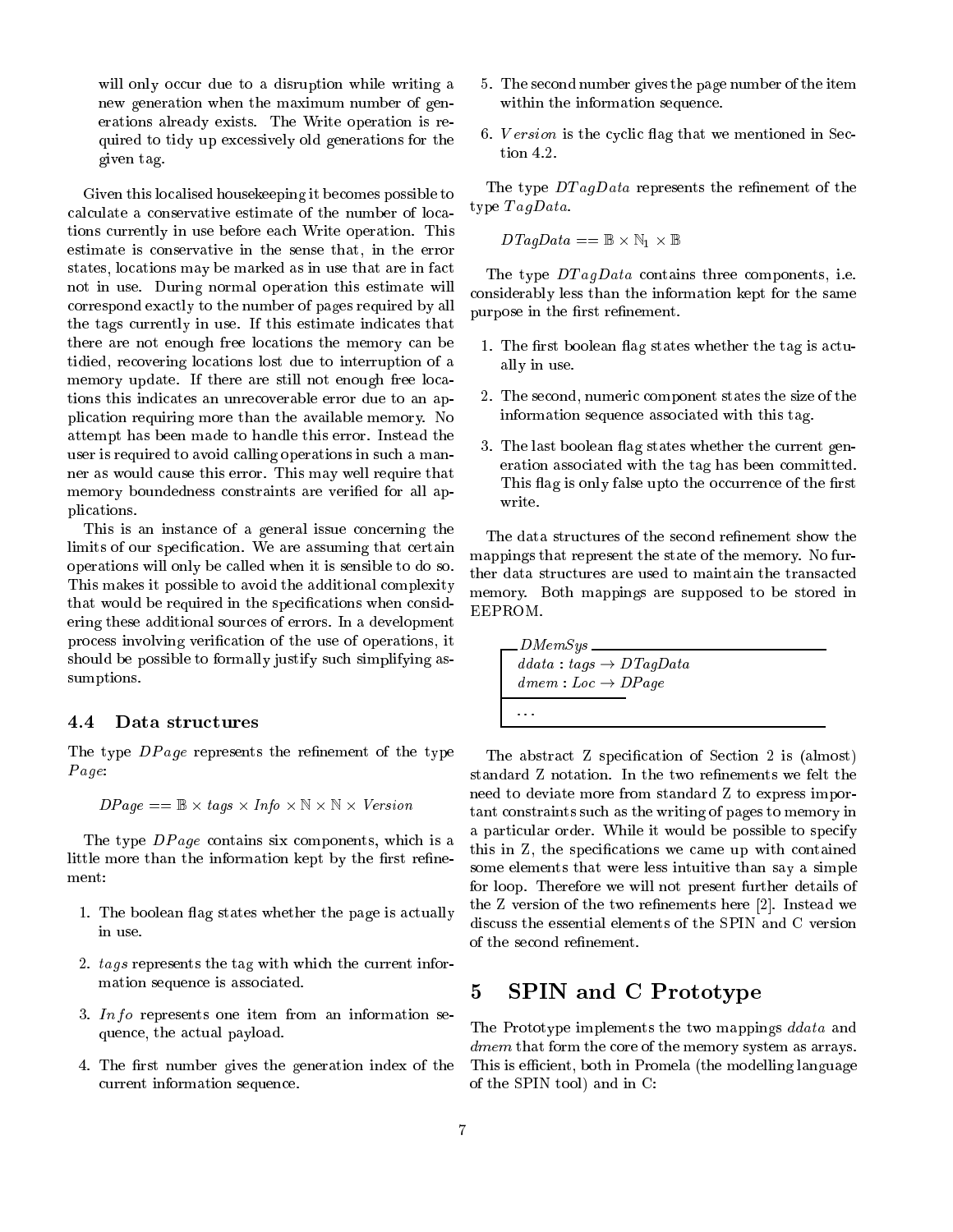```
#define msize
                    10
#define tsize
                    \overline{2}#define DTagData byte
#define DPage
                    short
DTagData ddata[tsize] ;
DPage
          dmem[msize] ;
```
The domains of the mappings, tags and Loc, are represented by integers. The types DTagData and DPage are represented as a byte and a short respectively. Depending on the actual size of an information item, and the number of tags in the system larger sizes would be required. In any case the information must be tightly packed, as in a production implementation. An alternative would have been to use a struct. This would have been made it difficult to achieve the same information density, and it would not model reality accurately.

As a consequence, the various fields of the range types, as specified in Section 4.4, are accessed by a collection of macros. These macros work equally well in Promela as they do in C. For example reading the 'in use' flag of an element of the ddata array, and writing an entry in the same array are modelled as follows:

```
#define read_ddata1(t, u) \setminusu = (data[t] >> inuse-shift) & inuse_mask
#define write_ddata3(t, u, s, c) \
   ddata[t] = \langle((u) \le \text{image}_\text{shift})((s) \leq size\_shift) | \
```
 $((c) \leq \text{ committed\_shift})$ 

The shifts and masks are appropriately defined to pack and unpack the information. The remaining access operations are defined in a similar way.

#### DNewTag in C  $5.1$

Below is the C version of the  $DNewTag$  operation. Noteworthy is the for loop, which (inefficiently) locates a tag that is not is use, as stipulated by the predicate  $t! \notin$  dom *assoc* in the Z specification.

```
Tag DNewTag (Size size ) {
   Tag tag;
  bool taginuse ;
   for(tag = 0; tag < tsize; tag++) {
     read_ddata1(tag, taginuse) ;
      if ( ! taginuse ) {
         write ddata3(tag,
            true, size, false) ;
         break :
```

```
}
     \mathcal{F}return tag ;
}
```
The Z specification also states that the  $DNewTag$  operation is undefined if the preconditions are not met, i.e. if there is no available tag. The C and SPIN prototype refine this specification by returning a value for tag that is outside the permitted range of 0... tsize-1.

Given the encapsulation of the memory read and write operations by the macros read\_ddata1 and write\_ddata3, the C version of the  $DNewTag$  operation is clear and concise.

#### $5.2$ **DNewTag in Promela**

The next point of interest is to compare the C version of  $DNewTag$  to the Promela version shown below. The first issue to be addressed is that Promela does not offer a function call mechanism. Instead function call/return must be simulated trough process creation and message passing [9]. This requires four steps.

The first step introduces a number of tags to distinguish the various messages required:

```
mtype {MSize, MTag, Mabort, Mdone, ... };
```
The second step introduces two channels – one to pass arguments to the simulated procedure, and another to return the results:

```
= [0] of { mtype, Size } ;
chan go_DNewTag
chan done_DNewTag = [0] of { mtype, Tag } ;
```
The third step models a procedure as a process, which continually waits for a message on its go... channel. and responds on its done\_... channel. A typical call to a procedure would send on the go... channel and receive from the done\_... channel:

```
init {
   go_DNewTag ! MSeq, 2;
   done_DNewTag ? MTag, tag ;
   \mathbf{1}}
```
To allow SPIN to help discover errors in the specification a fourth step is need. Each procedure call may either complete successfully or it may abort. An abort would be triggered by a failed write operation to the EEPROM. Actual calls to a procedure call must therefore be prepared for two different kinds of response:

init f go\_DNewTag ! MSeq, 2;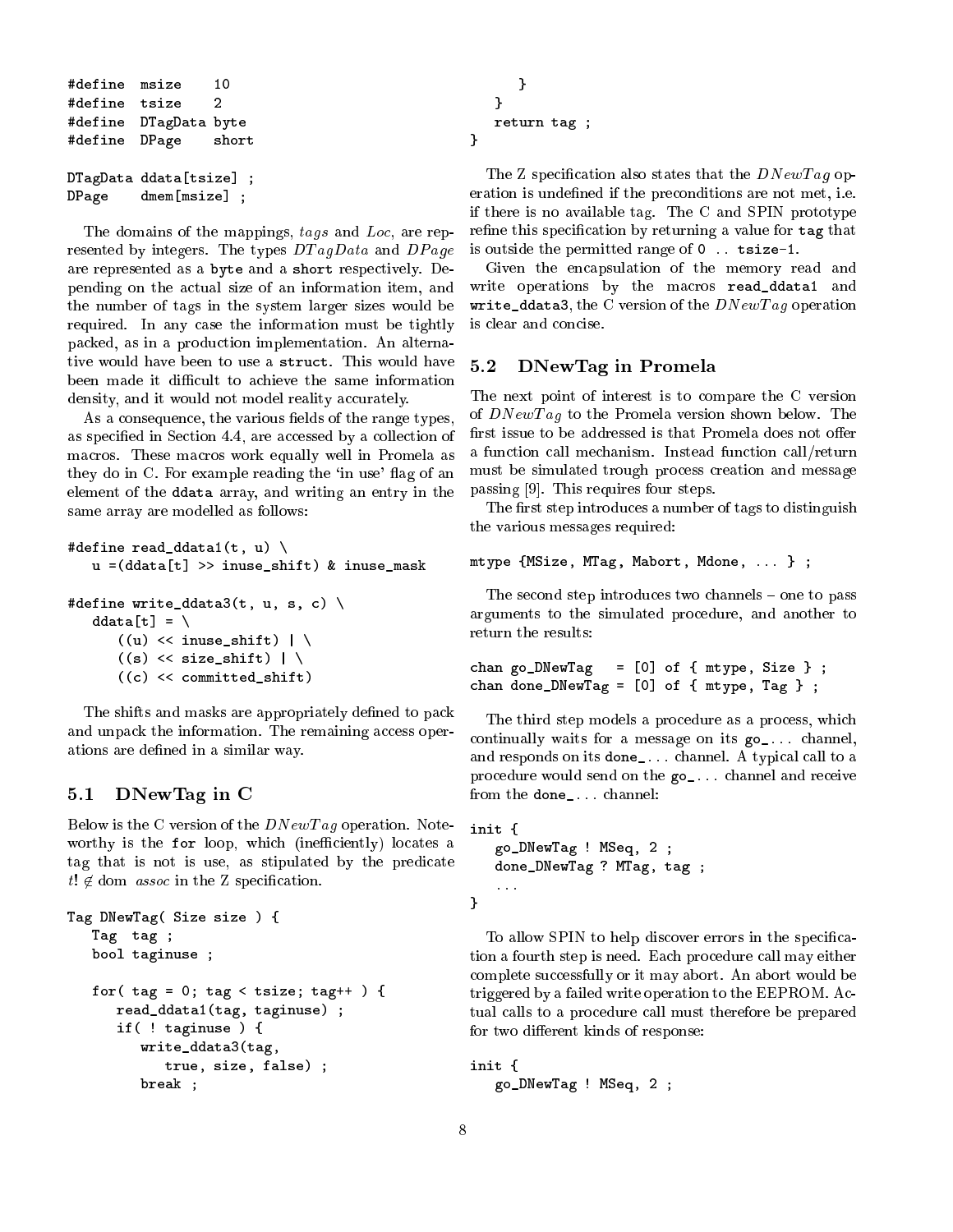```
if
:: done_DNewTag ? MTag, tag -> ...
:: done_DNewTag ? Mabort -> ...
fi
```
}

The Promela version of the  $DNewTag$  operation is shown below. A non-deterministic choice is made at the se
ond if statement either to perform the write to the EEPROM, or to abort the operation. Otherwise the code is the same as in the C version.

```
a
tive pro
type DNewTag( ) {
   Size size ;
   Tag tag ;
   bool taginuse ;
endloop:
   do
   :: go_DNewTag ? MSeq, size ->
      tag = 0;
      do
      :: tag < tsize ->
         read_ddata1( tag, taginuse ) ;
         if
         :: ! taginuse ->
            if
            :: done_DNewTag ! Mabort ;
               goto endloop
            :: write_ddata3( tag,
                  true, size, false ) ;
               break
            fi ;
         :: else -> skip
         fi ;
         tag = tag + 1:: else -> break
      od ;
      done_DNewTag ! MTag, tag
   od
}
```
It is apparent that loops and other ontrol statements are a bit more verbose in Promela than they are in C.

The SPIN model uses pro
esses only to simulate pro cedures, not to introduce concurrency. Otherwise there ould be no simple orresponden
e between the SPIN model and the C implementation. The SPIN model does use the non-determinism offered by SPIN to choose between successful and failed EEPROM writes.

#### $5.3$ **D**Tidy

A second operation of interest is the DTidy operation, which performs the four steps explained in Section 4.3.

The DTidy operation should be used once only, upon restart of the system i.e. after an aborted write operation.

The first phase of the operation is shown below. It detects and frees the locations in the dmem array that are marked as being in use by a tag that is itself marked as not in use, or that is not ommitted.

```
void DTidy( ) {
   Loc loc;
   bool pageinuse ;
   Tag tag ;
   Info dpi ;
   Gen dpx ;
   PageNo dpn ;
   Ver dpv ;
   bool taginuse ;
   Size
          size ;
   bool 
ommitted ;
   for( loc = 0; loc < msize; loc++ ) {
      read_dmem6( lo
,
         pageinuse, tag, dpi, dpx, dpn, dpv ) ;
      if( pageinuse ) {
         read_ddata3( tag,
            taginuse, size, 
ommitted ) ;
         if( ! taginuse || ! 
ommitted ) {
            write_dmem6( lo
,
               false, tag, dpi, dpx, dpn, dpv ) ;
         }
      }
   }
}
```
Here the s
an of the entire tag array and the memory is unavoidable as the Tidy operation is intended to be used when the memory system is restarted after an aborted write. Short of scanning the entire collection of pages there is no way of knowing whi
h pages belong to an aborted transa
tion.

The salient aspe
ts of the C prototype and the SPIN model have now been overed. The omplete list of data stru
tures and fun
tions of the transa
ted memory is shown in Table 1. The write operations will write the complete information sequence only if sufficient space is available.

#### 5.4Testing and assertion he
king

The interest of the development of the prototype is in testing (C) and assertion checking (SPIN). Assertion checking in SPIN involves exe
uting all possible exe
ution paths of a finite program and testing assertions at various points in the execution paths.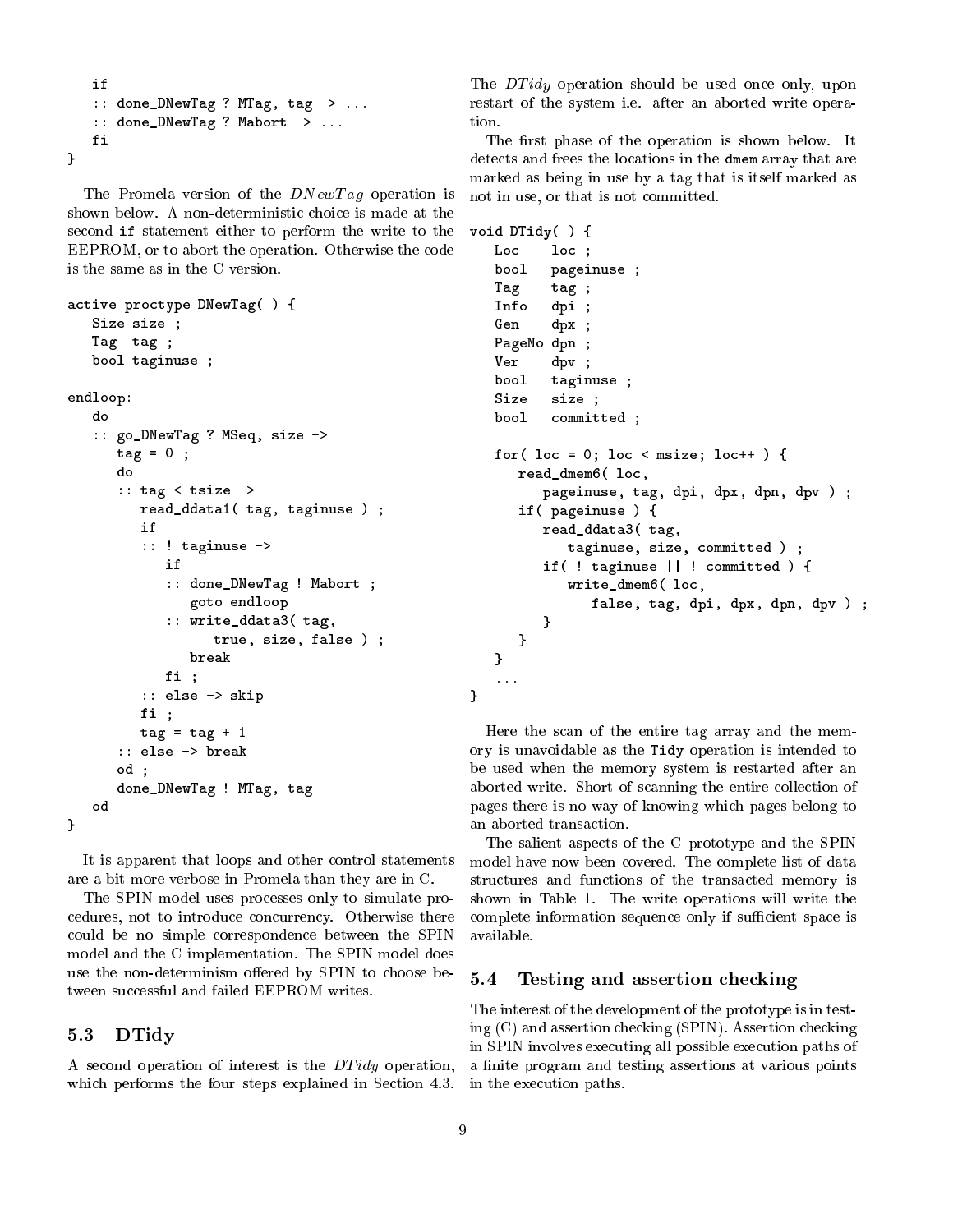```
typedef struct \{ Gen old, new;
                    byte cnt ; \} GenGenbyte ;
  stru
ture used to hold the number of the old-
  est and newest generation, and the number of
  generations.
typedef struct \{ Size size;
              Info data[ssize] ; \} InfoSeq ;
  structure used to hold an information sequence
  and its size.
GenGenbyte DGeneration( Tag ) ;
  Return all available information for the given tag.
  The result is undefined if the tag is not in use.
Tag DNewTag( Size ) ;
  Return an unused tag of the specified size. The
  result is undefined if no tag is available.
void DTidy( ) ;
  Recover from all possible interrupted writes.
InfoSeq DReadGeneration( Tag, Gen ) ;
  Read the information sequen
e of a given tag and
  generation. The information sequen
e is unde-
  fined if the tag is not in use.
InfoSeq DRead( Tag ) ;
  Read the information sequen
e of the 
urrent gen-
  eration asso
iated with the given tag.
void DCommit( Tag ) ;
  Commit the current generation for the given tag.
  The operation has no effect if the tag is already

ommitted.
void DRelease( Tag ) ;
  Release all information asso
iated with the given
  tag. The operation has no effect if the tag is not
  in use.
void DWriteFirst( Tag, InfoSeq ) ;
  Write the to a tag immediately after the
  DNewTag operation. The result is undefined if
  insufficient space is available.
void DWriteUn
ommitted( Tag, InfoSeq ) ;
  Write to a tag whose 
urrent generation is
void DWriteCommittedAddGen( Tag, InfoSeq ) ;
  Write to a tag whose 
urrent generation has been

ommitted, and whose maximum number of gen-
  erations has not been rea
hed.
void DWriteCommittedMaxGen( Tag, InfoSeq ) ;
  Write to a tag whose current generation has been

ommitted, and whose maximum number of gen-
  erations has been written. The oldest generation
  will be dropped.
```
Table 1: Transacted Memory data structures and functions for C.

To gain confidence in the prototype we wrote a simple test program. After some initialisation, the test program writes 16 generations of information for one particular tag. After ea
h write operation, the test program reads ba
k all existing generations and asserts that the information read back is correct.

Ea
h write operation will be interrupted at least on
e, leading to an error state. The DTidy operation is then called upon to recover from the error. Since DTidy performs write operations as part of the recovery process, these writes may be interrupted as well, leading to further alls to the DTidy operation.

The test performs over 2000 successful write operations and 65 aborted writes, without a single assertion violation.

The above proto
ol initially revealed a number of assertion failures, due to leri
al errors made while interpreting the Z specification in the transition to the prototype. Once these errors were corrected a number of more serious issues were found. These will be dis
ussed in the next section.

## 6 Lessons learned

A variety of lessons were learned, about the specification pro
ess, and about the transa
ted memory system itself. We will discuss each, starting with the process.

The specifications indicated in Figure 1 were made by different authors. Butler started with an abstract specification and a refinement of an initial version of the system. This refinement was formally verified by hand. The further refinements of the revised version were not formally veried but the development of abstra
tion invariants did help to increase the confidence in the refinements.

The next step in the development process was an evaluation of the specifications, leading to a revised version and further refinement of the specification (by Longley). Then the prototype was created (by Hartel) on the basis of the earlier specifications. At each stage there was a fresh opportunity for making mistakes, from whi
h, of ourse, we learn.

The original Z specifications contain non-standard Z constructs. The abstract specification contains a summation construct  $\Sigma$ , and the two refinements contain proedures and for loops. This made it impossible for tools such as ZTC [10] to be used. To asses whether this would be a serious problem we commented the  $\Sigma$  construct out of the abstract specification and ran it through ZTC. This revealed a number of clerical errors:

- the contract of the synthesis of the ZTC synthesis check of missing parentheses, writing  $\# f(x)$  instead of  $#(f(x))$ .
- Five o

urren
es were found of a misspelled variable name by the ZTC syntax he
k.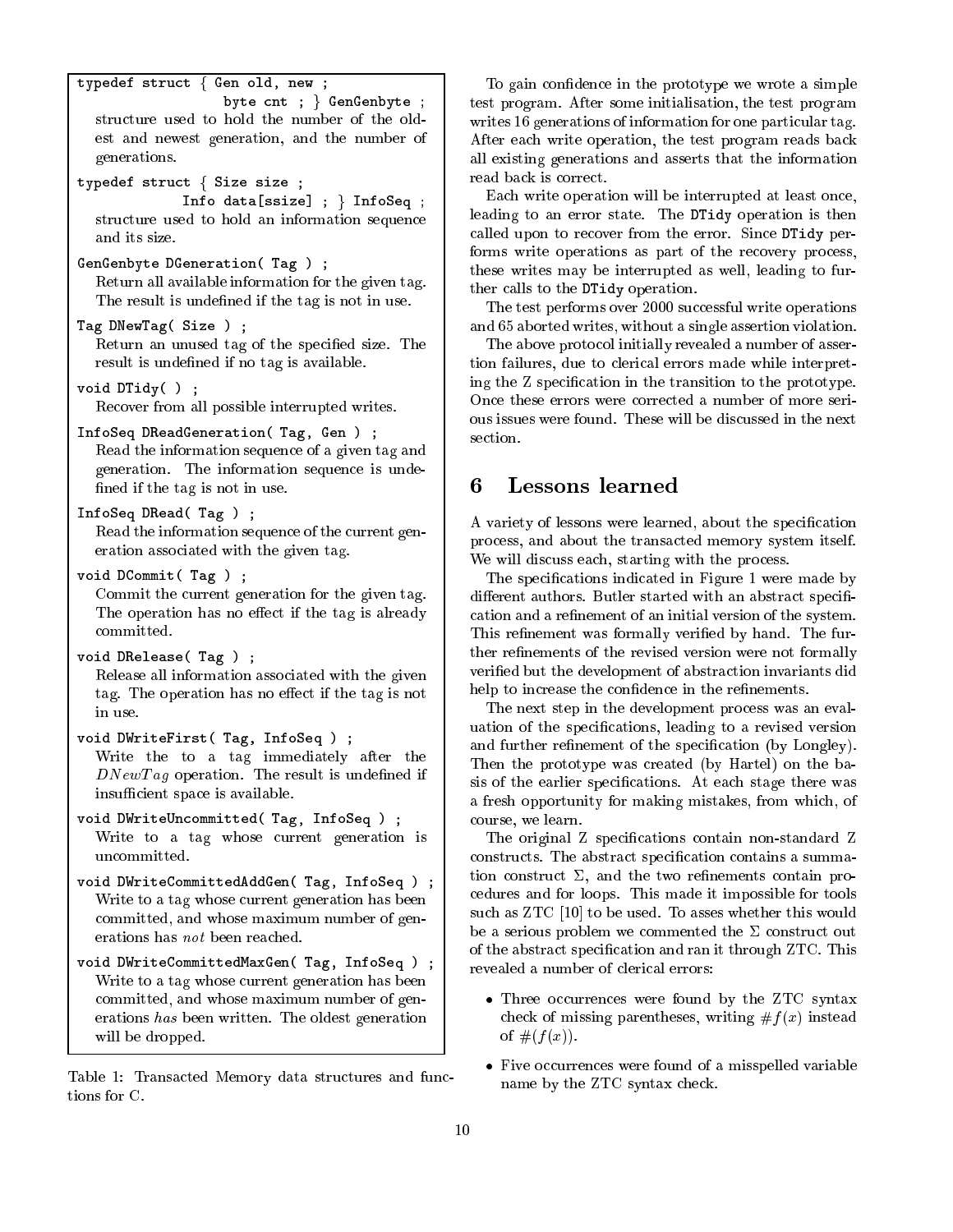- One o

urren
e of a missing operator was found by the ZTC type checking, where we wrote  $\#x = y$  instead of  $\#x = \#y$ .
- van oorseer was found by the was found by the L of an in
orre
tly used operator (a - b instead of a b).

The abstract specification is relatively small (2 pages, or 10 s
hemas and two auxiliary denitions). Yet we found 10 clerical errors.

During the manual translation from the second refinement into Promela a number of errors were found, some of whi
h of a serious nature.

- <u>– were found of missed in the found of mission and the contract</u>
- One o

urren
e was found of an auxiliary fun
tion whose definition was missing.
- Three o

urren
es were found of an auxiliary fun
 tion definition part of an earlier refinement that was implicit reused in a later refinement.
- o onsisting the following  $Z$  examples, the following the state of and an operation on the state:



Assume that the operation Inca increments a but leaves b untou
hed.

| Inca         |  |  |
|--------------|--|--|
| $\Lambda$ A  |  |  |
| $a' = a + 1$ |  |  |

Some operations in the two refinements explicitly constrain  $\theta = \theta$ , and some omit this. This is clearly in
onsistent.

Three serious problems were found:

- In the se
ond renement the two ommitted write operations made the tag uncommitted instead of committed. This error was found by inspection.
- Instead of the orre
t version given in Se
tion 5.1, the second refinement stated the equivalent of this if statement:

```
if( ! taginuse ) {
   write dmem6( loc.
      false, tag, dpi, dpx, dpn, dpv ) ;
}
```
The in
orre
t version thus failed to release pages with un
ommitted data. This error was found by C testing.

the Acommittee of the Section and Section 2006, the Section 2006 lacks a predicate  $t$ ?  $\notin committed$  and thus permits the *ACommit* operation to be repeated. The interpretation leading to the prototype was created in a 'defensive' style, by systematically excluding all states in which an operation was not considered to be applicable. This lead to a discrepancy between the more permissive specification and the more restrictive prototype. The discrepancy was found by Spin's assertion checking.

Consistent with our earlier findings [5], we believe that using more than one tool/notation has benefits that contribute to the accuracy of the resulting specifications/implementations. In the present ase, the prototype was created in 10 days, using the second refinement as a starting point. Creating the second refinement took several months to complete. The cost of providing a 'second opinion' on a specification by translating it into a different language/notation can thus be qualified as low.

### 7 Con
lusion and Future work

Our ideas of the transa
ted memory manager have be come more and more accurate as progress was made on the various, more and more detailed specifications. The specifications served as a clear and unambiguous basis for discussions.

The combination of creating high level specifications in Z and detailed specification in Promela worked well for the memory manager. The high level Z specifications are clearer than the SPIN models would have been and conversely, the detailed SPIN models are clearer than the detailed Z specifications. Where we would have used proofs to establish properties of the operations in Z, we used assertion checking for the SPIN model. The manual translation from the Detailed Z specification to a SPIN model is the weakest link in the chain of specifications.

An ad-hoc common notation has been used, from which both a SPIN model and C prototype are generated by expedient use of simple macros. This gives a reasonable degree of confidence that the C prototype is consistent with the SPIN model. SPIN's concurrency has not been used, but its facility for making a non-deterministic choice

Using different languages and associated tools to specify and prototype a specification automatically provides a second, and even a third opinion on various important issues. We dis
overed a onsiderable number of problems in earlier specifications when working on later specifications.